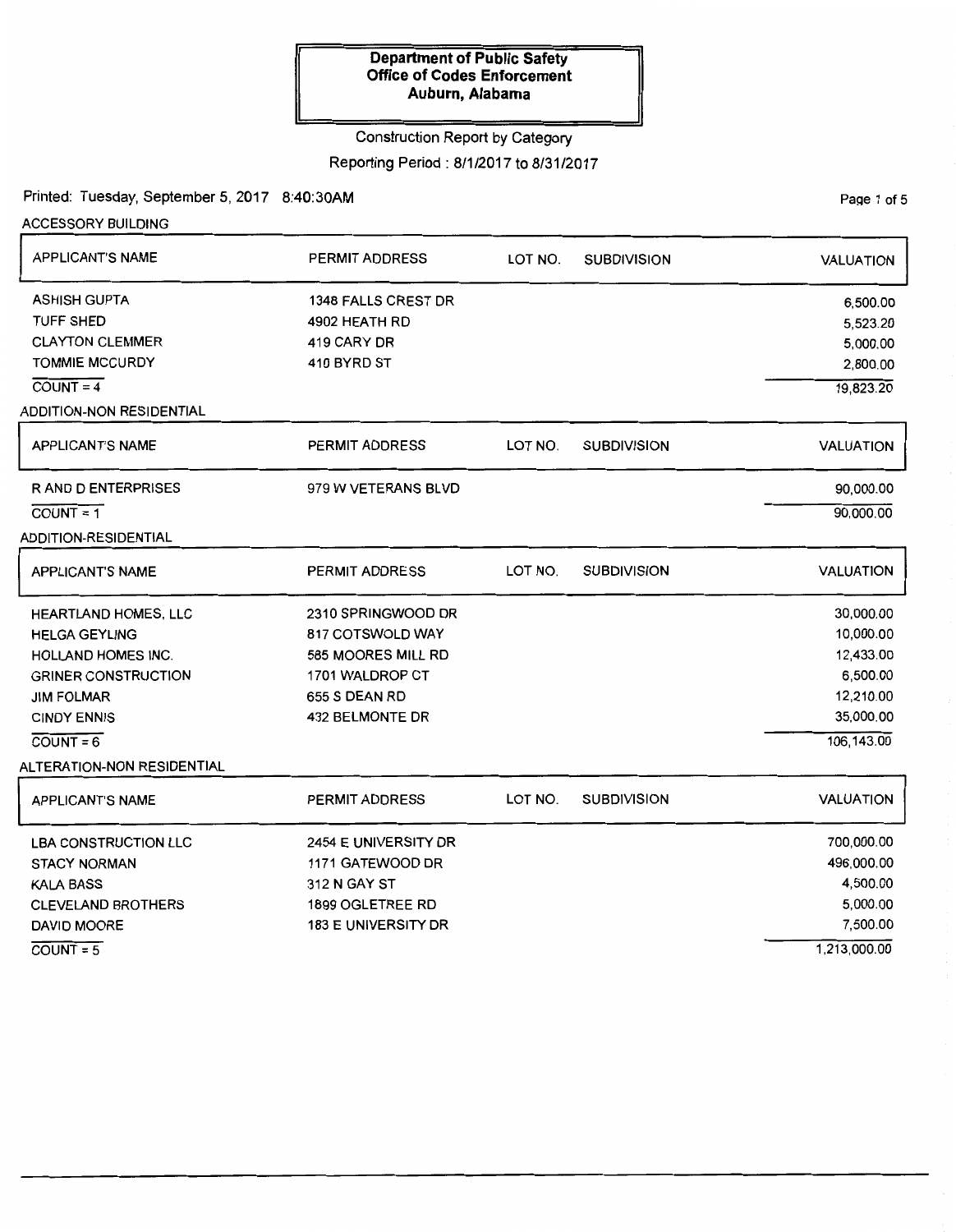# Construction Report by Category

Reporting Period: 8/1/2017 to 8/31/2017

## Printed: Tuesday, September 5, 2017 8:40:30AM

ALTERATION-RESIDENTIAL

| <b>APPLICANT'S NAME</b>            | <b>PERMIT ADDRESS</b>     | LOT NO. | <b>SUBDIVISION</b> | <b>VALUATION</b> |
|------------------------------------|---------------------------|---------|--------------------|------------------|
| <b>BRIAN WIRTH</b>                 | <b>211 S GAY ST</b>       |         |                    | 95,000.00        |
| <b>SUSAN LEWIS</b>                 | 410 HARE AVE              |         |                    | 20,000.00        |
| <b>J MANIFOLD CONSTRUCTION</b>     | 759 E SAMFORD AVE         |         |                    | 60,000.00        |
| <b>HOLLAND HOMES INC.</b>          | <b>305 OAK ST</b>         |         |                    | 56,673.00        |
| WINDOW WORLD OF MONTGOMERY         | <b>1159 FAIRMONT LN</b>   |         |                    | 5,777.00         |
| <b>HOLLAND HOMES INC.</b>          | 1193 FALLS CREST DR       |         |                    | 48,427.00        |
| <b>HOLLAND HOMES INC.</b>          | 358 N CEDARBROOK DR       |         |                    | 48,253.00        |
| ATLANTA RESIDENTIAL SERVICES       | 341 GRAYSTONE LN          |         |                    | 8,250.00         |
| WINDOW WORLD OF MONTGOMERY         | <b>1368 PEACHTREE CIR</b> |         |                    | 8,240.00         |
| <b>WHATLEY BROTHERS PLUMBING</b>   | 1117 JENKINS DR           |         |                    | 1,000.00         |
| <b>COLUMBUS SOLARIUMS INC.</b>     | 1720 GLENDALE CT          |         |                    | 15,892.00        |
| <b>HOLLAND HOMES INC.</b>          | 1208 OWENS RD             |         |                    | 25,469.00        |
| SEARS HOME IMPROVEMENT PRODUCT     | 609 LOCKWOOD ST           |         |                    | 6,617.50         |
| <b>BURNS EXTERIORS</b>             | 317 E GLENN AVE           |         |                    | 6,000.00         |
| $COUNT = 14$                       |                           |         |                    | 405,598.50       |
| AMUSEMENT/SOCIAL/RECREATIONAL      |                           |         |                    |                  |
| <b>APPLICANT'S NAME</b>            | PERMIT ADDRESS            | LOT NO. | <b>SUBDIVISION</b> | <b>VALUATION</b> |
| <b>EDGAR HUGHSTON BUILDER INC.</b> | 960 WEST RICHLAND CIR     |         |                    | 150,000.00       |
| <b>BLUE HAVEN POOLS</b>            | 1514 ALEX AVE             |         |                    | 45,000.00        |
| SOUTHEAST POOL BUILDERS            | <b>444 MERIMONT BLVD</b>  |         |                    | 30,000.00        |
| $COUNT = 3$                        |                           |         |                    | 225,000.00       |
| ROOFING-RESIDENTIAL                |                           |         |                    |                  |
| <b>APPLICANT'S NAME</b>            | <b>PERMIT ADDRESS</b>     | LOT NO. | <b>SUBDIVISION</b> | <b>VALUATION</b> |
| <b>SUPERIOR ROOFING</b>            | 1244 GROVE PARK           |         |                    | 11,130.00        |
| YELLOWHAMMER ROOFING, INC.         | 1716 ABBY RD              |         |                    | 11,618.14        |
| YELLOWHAMMER ROOFING, INC.         | <b>1635 ABBY RD</b>       |         |                    | 21,748.66        |
| SUPERIOR ROOFING                   | 365 RED OAK CT            |         |                    | 9,800 00         |
| <b>ELITE ROOFING</b>               | <b>886 CLARK AVE</b>      |         |                    | 1,200.00         |
| <b>MCCRORY CONTRACTING</b>         | 1259 REDFERN PL           |         |                    | 8,800.00         |
| <b>ROOFPRO LLC</b>                 | 1164 RUSTIC RIDGE CT      |         |                    | 5,588.75         |
| SUPERIOR ROOFING                   | <b>1489 CAMBRIDGE CIR</b> |         |                    | 8,045.00         |
| <b>ROOFSCAPES</b>                  | 771 E UNIVERSITY DR       |         |                    | 4,900.00         |
| <b>MCCRORY CONTRACTING</b>         | 1317 SYCAMORE DR          |         |                    | 5,000.00         |
| <b>ELITE ROOFING</b>               | <b>450 TALEEDA CT</b>     |         |                    | 2,100.00         |
| SUPERIOR ROOFING                   | 1004 GENTRY DR            |         |                    | 4,073.00         |
| <b>SUPERIOR ROOFING</b>            | 1673 CRESCENT BLVD        |         |                    | 16,619.00        |
| $COVNT = 13$                       |                           |         |                    | 110,622.55       |

Page 2 of 5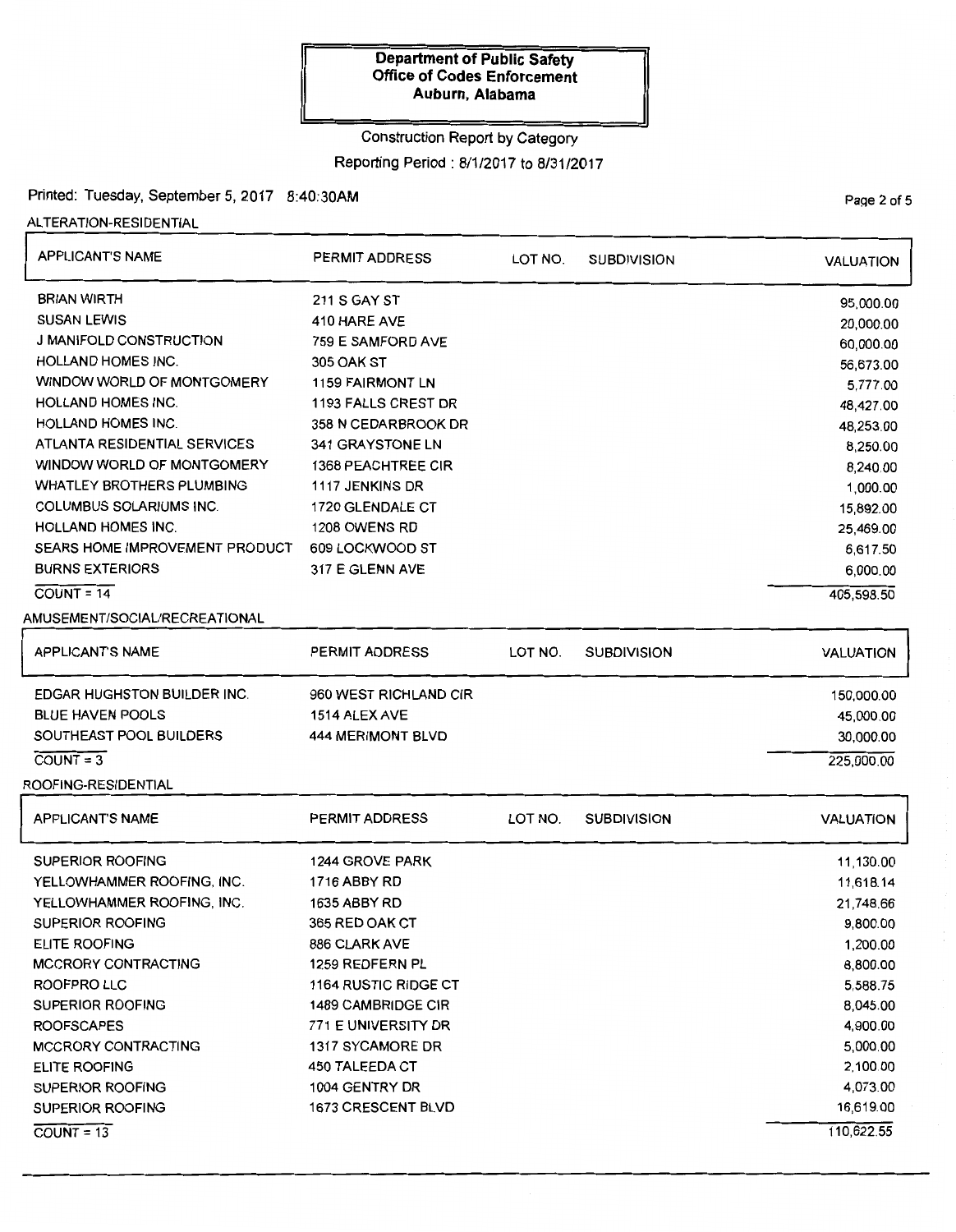## Construction Report by Category Reporting Period: 8/1/2017 to 8/31/2017

Printed: Tuesday, September 5, 2017 8:40:30AM

SINGLE FAMILY HOUSE-ATTACHED

| <b>APPLICANT'S NAME</b>      | LOT NO.<br>PERMIT ADDRESS      |        | <b>SUBDIVISION</b>              | <b>VALUATION</b> |
|------------------------------|--------------------------------|--------|---------------------------------|------------------|
| DILWORTH DEVELOPMENT         | 1397 SHERIDAN GLEN XING        | 46-A   | <b>ROSEMARY GATE</b>            | 157,229.60       |
| DILWORTH DEVELOPMENT         | 1395 SHERIDAN GLEN XING        | 47-A   | <b>ROSEMARY GATE</b>            | 157,229.60       |
| DILWORTH DEVELOPMENT         | <b>1393 SHERIDAN GLEN XING</b> | 48-A   | <b>ROSEMARY GATE</b>            | 157,229.60       |
| DILWORTH DEVELOPMENT         | <b>1391 SHERIDAN GLEN XING</b> | 49-A   | <b>ROSEMARY GATE</b>            | 157,229.60       |
| DILWORTH DEVELOPMENT         | <b>1389 SHERIDAN GLEN XING</b> | 50-A   | <b>ROSEMARY GATE</b>            | 157,229.60       |
| DILWORTH DEVELOPMENT         | 1387 SHERIDAN GLEN XING        | $51-A$ | <b>ROSEMARY GATE</b>            | 157,229.60       |
| DILWORTH DEVELOPMENT         | <b>1385 SHERIDAN GLEN XING</b> | $52-A$ | <b>ROSEMARY GATE</b>            | 157,229.60       |
| <b>SELBY ENTERPRISES LLC</b> | 2020 STEPHANIE CT              | 48     | <b>HILLTOP PINE SUBDIVISION</b> | 166,591.00       |
| <b>SELBY ENTERPRISES LLC</b> | 2022 STEPHANIE CT              | 47     | HILLTOP PINE SUBDIVISION        | 166,591.00       |
| SELBY ENTERPRISES LLC        | 2024 STEPHANIE CT              | 46     | <b>HILLTOP PINE SUBDIVISION</b> | 166,591.00       |
| SELBY ENTERPRISES LLC        | 2026 STEPHANIE CT              | 45     | HILLTOP PINE SUBDIVISION        | 166,591.00       |
| <b>SELBY ENTERPRISES LLC</b> | 2028 STEPHANIE CT              | 44     | HILLTOP PINE SUBDIVISION        | 166,591.00       |
| SELBY ENTERPRISES LLC        | 2030 STEPHANIE CT              | 43     | HILLTOP PINE SUBDIVISION        | 166,591.00       |
| <b>SELBY ENTERPRISES LLC</b> | 2032 STEPHANIE CT              | 42     | <b>HILLTOP PINE SUBDIVISION</b> | 166,591.00       |
| SELBY ENTERPRISES LLC        | <b>2036 STEPHANIE CT</b>       | 41     | HILLTOP PINE SUBDIVISION        | 166,591.00       |
| $COUNT = 15$                 |                                |        |                                 | 2.433.335.20     |

PaQe 3 of 5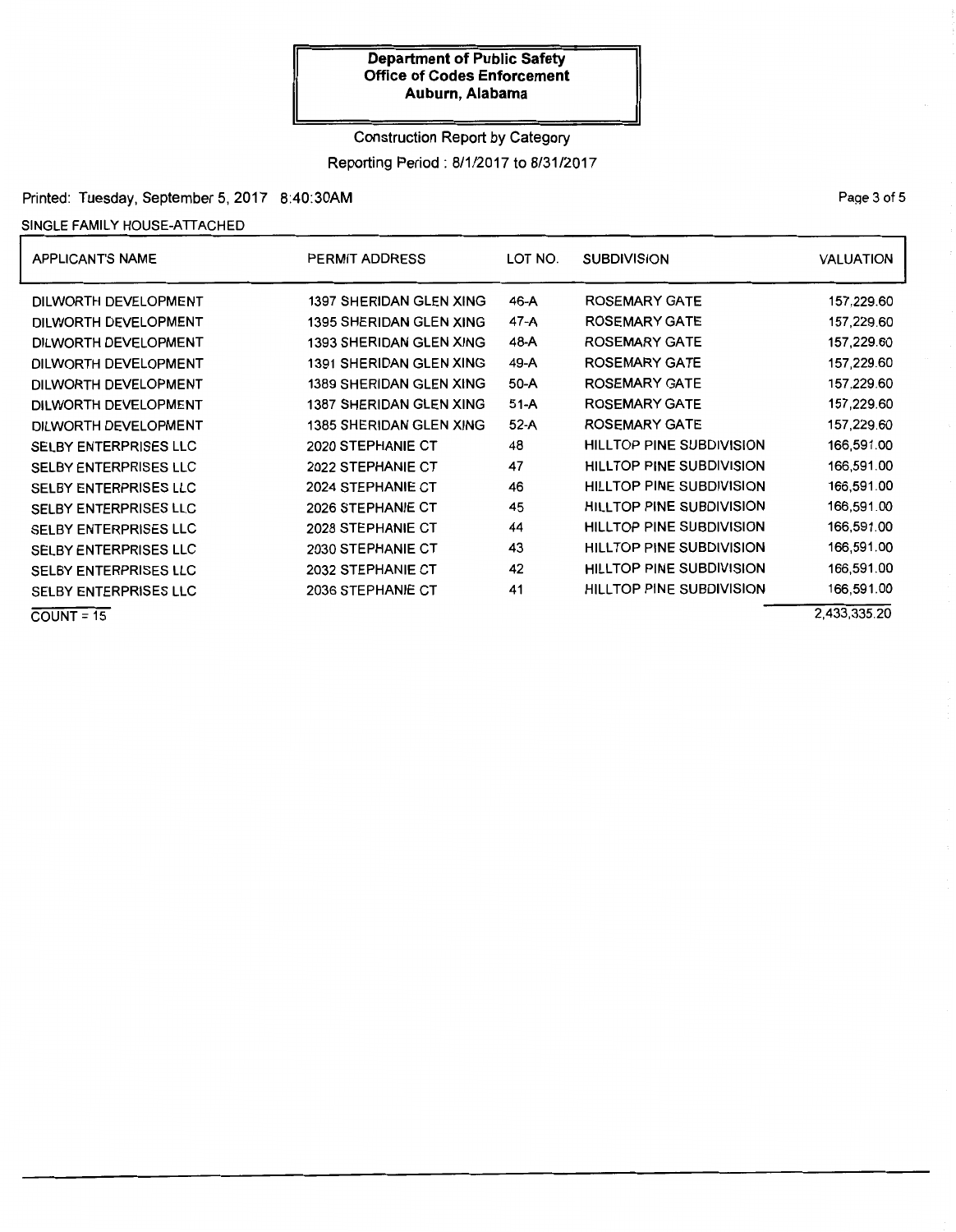# Construction Report by Category

Reporting Period: 8/1/2017 to 8/31/2017

## Printed: Tuesday, September 5, 2017 8:40:30AM example 2018 10:00:00 and 7:00:00 and 7:00:00 Page 4 of 5

### SINGLE FAMILY HOUSE-DETACHED

| <b>APPLICANT'S NAME</b>            | <b>PERMIT ADDRESS</b>      | LOT NO.        | <b>SUBDIVISION</b>           | <b>VALUATION</b> |
|------------------------------------|----------------------------|----------------|------------------------------|------------------|
| HOMEWORKS OF ALABAMA INC           | 660 KINGS WAY              | $51-A$         | <b>CHARLESTON PLACE</b>      | 303,383.00       |
| <b>EDGAR HUGHSTON BUILDER INC.</b> | <b>416 LIGHTNESS DR</b>    | 262            | <b>SOLAMERE</b>              | 257,233.31       |
| EDGAR HUGHSTON BUILDER INC.        | 398 LIGHTNESS DR           | 267            | <b>SOLAMERE</b>              | 226,306.48       |
| EDGAR HUGHSTON BUILDER INC.        | <b>432 LIGHTNESS DR</b>    | 258            | <b>SOLAMERE</b>              | 194,092.54       |
| <b>SAGE SERVICES LLC</b>           | 865 DAKOTA DR              | 13             | <b>DAKOTA</b>                | 618,000.00       |
| THE WORTHY GROUP, INC.             | 2369 RUTLAND RD            | 253            | <b>MIMMS TRAIL</b>           | 357,006.99       |
| THE WORTHY GROUP, INC.             | 2019 RICHLAND RD           | 1 <sub>C</sub> | <b>FOLMAR</b>                | 357,006.99       |
| THE WORTHY GROUP, INC.             | 2029 RICHLAND RD           | 1B             | <b>FOLMAR</b>                | 330,000.00       |
| TIM YATES CONSTRUCTION             | 1072 BRIAR CLIFF LN        | 4              | <b>GROVE HILL</b>            | 271,198.70       |
| TIM YATES CONSTRUCTION             | 1076 BRIAR CLIFF LN        | 5              | <b>GROVE HILL</b>            | 419,737.35       |
| THE WORTHY GROUP, INC.             | 2372 RUTLAND RD            | 261            | <b>MIMMS TRAIL</b>           | 411,238.17       |
| THE WORTHY GROUP, INC.             | 2378 RUTLAND RD            | 262            | <b>MIMMS TRAIL</b>           | 307,010.75       |
| <b>MICHAEL ALLEN HOMES</b>         | <b>14 FINNEGANS WAY</b>    | 30             | <b>LEGACY</b>                | 257,816.70       |
| <b>LAGASSE CONSTRUCTION</b>        | 319 WILLIAMS AVE           |                |                              | 192, 104.55      |
| DILWORTH DEVELOPMENT               | 2187 EAST LAKE BLVD        | $\overline{2}$ | <b>EAST LAKE SUBDIVISION</b> | 583,959.74       |
| WAYNE GENTRY BUILDER INC           | 2395 RUTLAND RD            | 246            | <b>MIMMS TRAIL</b>           | 320,360.99       |
| <b>SIMS &amp; COMPANY LLC</b>      | <b>438 MERIMONT BLVD</b>   | 16             | <b>ASHETON LAKES</b>         | 327,652.29       |
| EAST CONSTRUCTION LLC              | 1991 PRESERVE DR           | 24             | <b>PRESERVE</b>              | 312,524.67       |
| <b>HARPER HOMES</b>                | <b>2083 LAMB LN</b>        | 65             | <b>ASHETON LAKES</b>         | 336,532.29       |
| MOORE'S CONSTRUCTION               | 140 GREAT ELLIS LN         | 9              | <b>PLAINSMAN HILLS</b>       | 348,652.78       |
| <b>EASTBROOK HOMES</b>             | 2725 BRIGHTON LN           | 181            | <b>MIMMS TRAIL</b>           | 290,470.30       |
| TOLAND CONSTRUCTION                | 213 BROOKSHIRE CT          | 209            | <b>MIMMS TRAIL</b>           | 276,388.33       |
| ADAMSON CONSTRUCTION CORP LLC      | 4170 CREEKWATER XING       | 19             | <b>PARKERSON MILL</b>        | 301,594.78       |
| DACK HOMES WEST LLC                | 2194 AUTUMN RIDGE WAY      | $131-A$        | <b>AUTUMN RIDGE</b>          | 195,768.77       |
| <b>HARRIS DOYLE HOMES</b>          | <b>1168 SOUTHRIDGE CT</b>  | 63             | <b>CYPRESS POINT</b>         | 286,961.00       |
| THE WORTHY GROUP, INC.             | 2363 RUTLAND RD            | 254            | <b>MIMMS TRAIL</b>           | 370,000.00       |
| TOLAND CONSTRUCTION                | 2387 RUTLAND RD            | 248            | <b>MIMMS TRAIL</b>           | 276,388.33       |
| <b>REAL LIFE BUILDERS LLC</b>      | 490 CARY DR                | 4              | <b>CARY WOODS</b>            | 332,290.00       |
| ADAMSON CONSTRUCTION CORP LLC      | 3831 WIMBERLY RD           | 3              | <b>ISOM</b>                  | 272,873.05       |
| <b>EASTBROOK HOMES</b>             | 695 SHELTON COVE LN        | 50             | SHELTON COVE                 | 253,768.00       |
| <b>EASTBROOK HOMES</b>             | 680 SHELTON COVE LN        | 47             | <b>SHELTON COVE</b>          | 269,035.00       |
| HAYLEY-FREEMAN CONST CO            | 1111 RUNNINGVINE LN        | 12             | <b>RUNNINGVINE</b>           | 170,000.00       |
| DILWORTH DEVELOPMENT               | <b>1427 PING CT</b>        | 235            | YARBROUGH FARMS PINE VALLEY  | 330, 323.87      |
| HOLLAND HOMES INC.                 | 1716 OVERHILL CT           | 87             | <b>HIGHLANDS</b>             | 236,793.50       |
| <b>HOLLAND HOMES INC.</b>          | 1696 OVERHILL CT           | 82             | <b>HIGHLANDS</b>             | 236,793.50       |
| HOLLAND HOMES INC.                 | <b>1711 OVERHILL CT</b>    | 104            | <b>HIGHLANDS</b>             | 232,500.00       |
| <b>GRAYHAWK HOMES, INC</b>         | <b>1203 WEATHERFORD ST</b> | 15             | <b>GROVE HILL</b>            | 267,073.65       |
| <b>GRAYHAWK HOMES, INC</b>         | 1199 WEATHERFORD ST        | 16             | <b>GROVE HILL</b>            | 232,480.64       |
| EDGAR HUGHSTON BUILDER INC.        | 842 WEST RICHLAND CIR      | 11             | <b>WEST RICHLAND ROAD</b>    | 287,022.22       |
| EDGAR HUGHSTON BUILDER INC.        | 839 WEST RICHLAND CIR      | 65             | <b>WEST RICHLAND ROAD</b>    | 340,040.48       |
| EDGAR HUGHSTON BUILDER INC.        | 2659 ANDERSON CT           | 85             | <b>WEST RICHLAND ROAD</b>    | 340,910.48       |
| EDGAR HUGHSTON BUILDER INC.        | 2654 ANDERSON CT           | 95             | <b>WEST RICHLAND ROAD</b>    | 340,040.48       |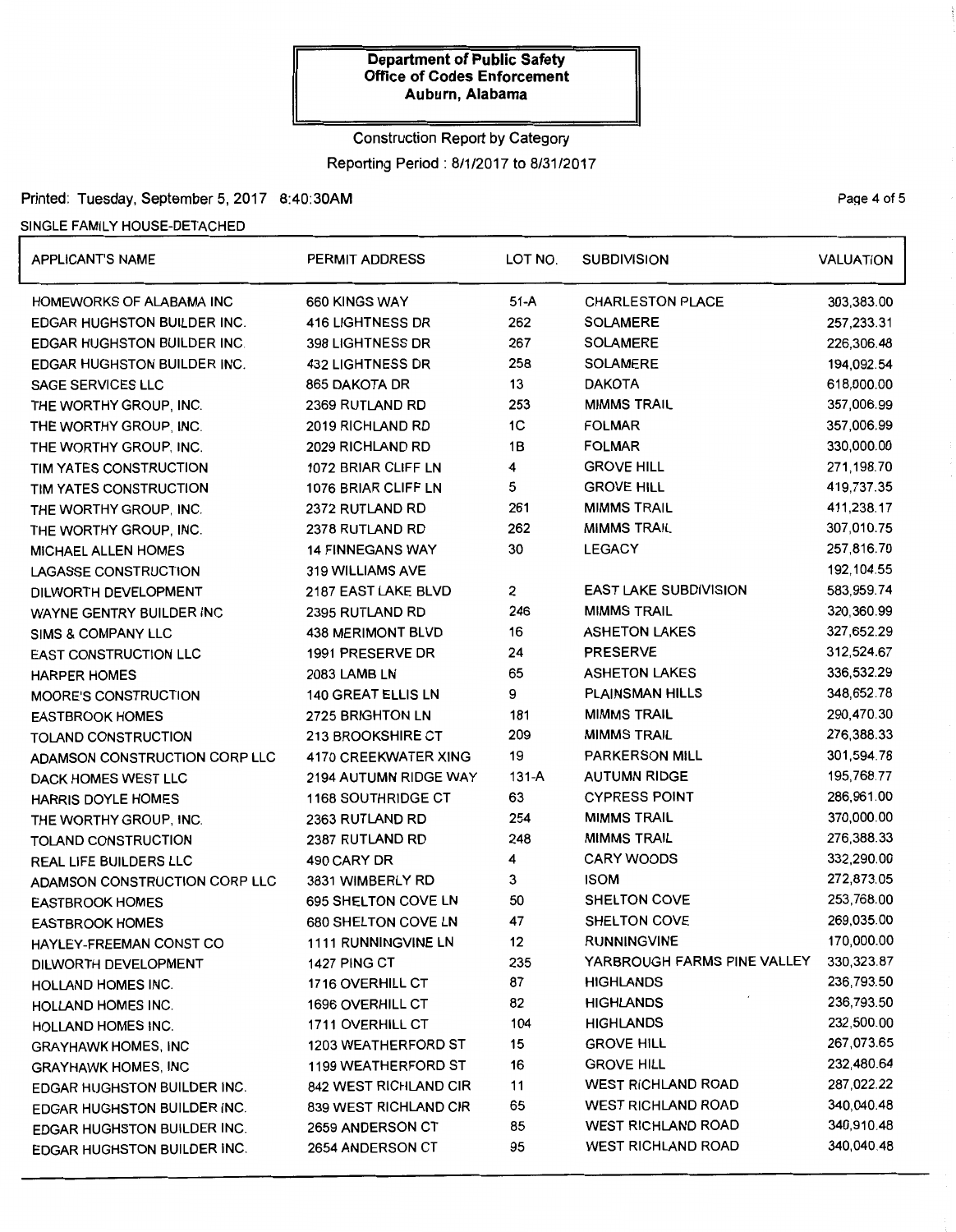## Construction Report by Category

Reporting Period: 8/1/2017 to 8/31/2017

Printed: Tuesday, September 5, 2017 8:40:30AM

SINGLE FAMILY HOUSE-DETACHED

| <b>APPLICANT'S NAME</b>                                             | PERMIT ADDRESS          | LOT NO. | <b>SUBDIVISION</b>       | <b>VALUATION</b>               |
|---------------------------------------------------------------------|-------------------------|---------|--------------------------|--------------------------------|
| <b>HOLLAND HOMES INC.</b><br>$COUNT = 43$<br>STORE/CUSTOMER SERVICE | <b>1704 OVERHILL CT</b> | 84      | <b>HIGHLANDS</b>         | 240,973.45<br>13, 112, 308. 12 |
| <b>APPLICANT'S NAME</b>                                             | <b>PERMIT ADDRESS</b>   | LOT NO. | <b>SUBDIVISION</b>       | <b>VALUATION</b>               |
| <b>GEMINI CONSTRUCTION</b><br>$COUNT = 1$<br>TWO-FAMILY BUILDING    | 1619 OPELIKA RD, 100    |         |                          | 525,000.00<br>525,000.00       |
| <b>APPLICANT'S NAME</b>                                             | <b>PERMIT ADDRESS</b>   | LOT NO. | <b>SUBDIVISION</b>       | <b>VALUATION</b>               |
| HAYLEY-FREEMAN CONST CO<br>$COUNT = 1$                              | 682 MEAGAN CT           | 48      | <b>LONGLEAF CROSSING</b> | 215,000.00<br>215,000.00       |

TOTAL COUNT= 106

TOTAL VALUATION=

18,455,830.57

**BUILDING OFFICIAL** 

PaQe 5 of 5